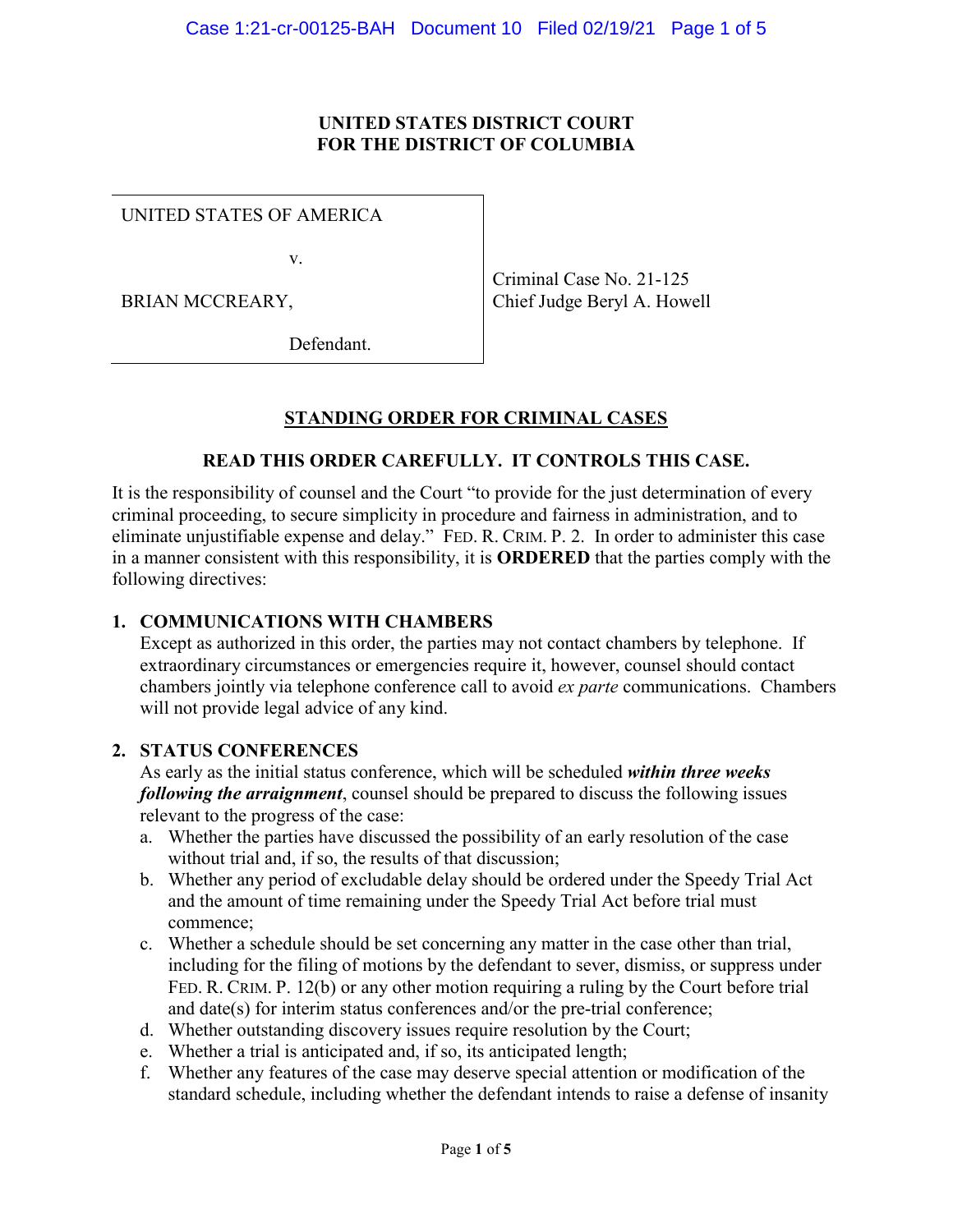or public authority; whether the government has requested notice of alibi by the defendant and, if so, whether the defendant has timely responded; and

g. Any other matters relevant to the progress or resolution of the case.

## **4. INTERPRETIVE SERVICES**

Counsel shall notify the Courtroom Deputy Clerk at least *five days in advance* of any status conference, motions hearing, plea or trial if the defendant or any witness will require interpretative services provided by the Court.

# **5. SEALED SUBMISSIONS**

Parties must deliver a courtesy copy to chambers of any sealed submission on the day it is filed with the Court to avoid any delay in receiving notice of the sealed matter.

# **6. MOTIONS FOR EXTENSION OF TIME OR RESCHEDULING HEARING**

Motions for extensions of time or for continuances of Court proceedings are strongly discouraged. The parties should work within the time frames set by Court order.

- a. Timing and content. When good cause is present, the Court will consider a motion for an extension of time that is filed *at least 4 business days prior* to the deadline the motion is seeking to extend or the scheduled hearing date<sup>3</sup>; and states:
	- i. the original date of the deadline the motion is seeking to extend or the scheduled hearing date;
	- ii. the number of previous extensions of time or continuances granted to each party;
	- iii. the good cause supporting the motion;
	- iv. the effect that the granting of the motion will have on existing deadlines;
	- v. for motions, suggested deadlines (reached in consultation with the opposing party) for the filing of any opposition and reply papers; for continuances, three alternative dates and times that are convenient to all parties; and
	- vi. the opposing party's position on the motion, including any reasons given for refusing to consent.
- b. Opposition. A party opposing a motion for an extension of time must file**, by 5:00 PM the day after the motion is filed, the party's reasons for opposing the motion.** If no such explanation is provided to the Court within this time frame, the motion shall be deemed conceded.

# **7. DISCLOSURE OBLIGATIONS**

Pursuant to the Due Process Protections Act, the Court **ORDERS** that all government counsel shall review their disclosure obligations under *Brady v. Maryland*, 373 U.S. 83 (1963), and its progeny, as set forth in Local Criminal Rule 5.1, and comply with those provisions. The failure to comply could result in dismissal of the indictment or information, dismissal of individual charges, exclusion of government evidence or witnesses, continuances, Bar discipline, or any other remedy that is just under the circumstances.

## **8. PLEA HEARINGS**

*At least 5 business days,* as defined by FED. R. CIV. P. 6(a), before the hearing, counsel must submit to the Court:

<sup>&</sup>lt;sup>3</sup> In the event of an emergency, the four-day rule may be waived, but counsel must still file a motion in writing.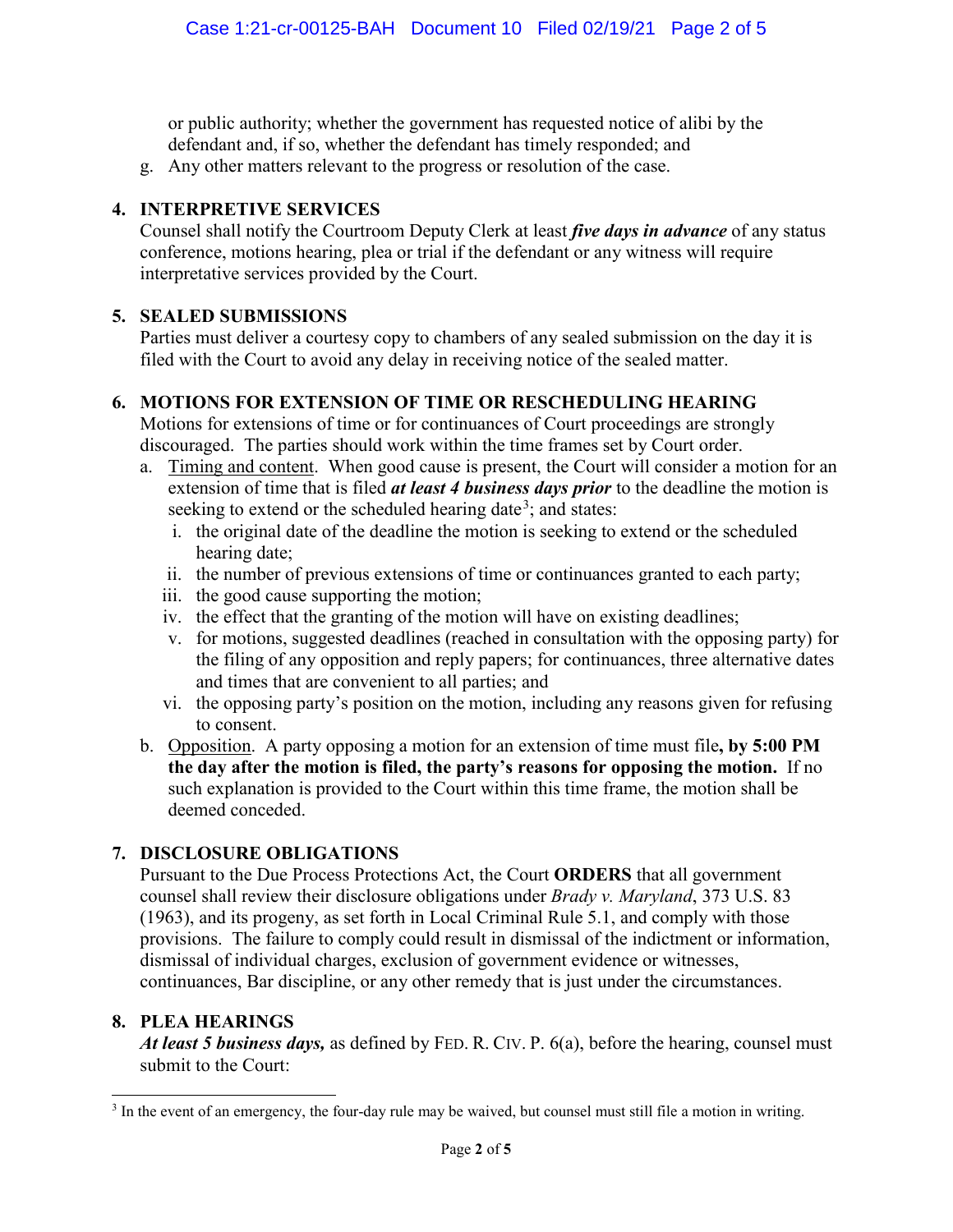- a. the written plea agreement or an outline of the agreement if it has not been reduced to writing, and –
	- i. specification of the type of agreement under FED. R. CRIM. P. 11(c); and
	- ii. for any plea agreement that includes a nonbinding recommendation, under FED. R. CRIM. P.  $11(c)(1)(B)$  or a binding sentencing range, under FED. R. CRIM. P.  $11(c)(1)(C)$ , that is outside the applicable guideline range, a statement setting forth with specificity the justifiable reasons for a sentence that is outside the applicable range, *see* 18 U.S.C. § 3553(c); *Guidelines Manual* §6B1.2(b), (c);
- b. any superseding indictment or new information, if applicable;
- c. for each count to which the defendant intends to plead guilty:
	- i. the elements of the offense;
	- ii. the factual proffer the defendant is prepared to acknowledge;
	- iii. the applicable statutory minimum (if applicable) and maximum penalty;
	- iv. the estimated applicable Guideline offense level and range; and
- d. if the defendant is not a United States citizen, written notice as to whether the defendant will be pleading guilty to an "aggravated felony" as defined by 8 U.S.C. § 1101(a), which would subject the defendant to mandatory deportation.

## **9. JOINT PRETRIAL STATEMENT**

In order "to provide a fair and expeditious trial," FED. R. CRIM. P. 17.1, a pretrial conference will be scheduled at least two weeks before the date set for trial. The parties must file with the Court *at least 10 business days before the pretrial conference,* unless a different time is set by the Court, a Joint Pretrial Statement that contains the contents set out below. The parties shall also submit an electronic copy of the Joint Pretrial Statement in Microsoft Word format, including attachments and exhibits thereto, by email to Howell Chambers@dcd.uscourts.gov.

- a. written statements (i) by the government setting forth the terms of any plea offer made to the defendant and the date such offer was made and lapsed; and (ii) by defense counsel indicating (1) the dates on which the terms of any plea offer were communicated to defendant and rejected, *see Missouri v. Frye*, 132 S. Ct. 1399, 1408 (2012) ("[D]efense counsel has a duty to communicate formal offers from the prosecution to accept a plea on terms and conditions that may be favorable to the accused."), and (2) the potential sentencing exposure communicated by the defense counsel to defendant and the date on which such communication occurred, *see United States v. Rashad*, 331 F.3d 908, 912 (D.C. Cir. 2003);
- b. a one-paragraph joint statement of the case for the Court to read to prospective jurors;
- c. proposed *voir dire* questions that include:
	- i. the *voir dire* questions on which the parties agree; and
	- ii. the *voir dire* questions on which the parties disagree, with specific objections noted below each disputed question and supporting legal authority (if any);
- d. the text of proposed jury instructions, which are formatted so that each instruction begins on a new page, and indicate:
	- i. the instructions to which the parties agree;
	- ii. the instructions to which the parties disagree, with specific objections noted below each disputed instruction and supporting legal authority (if any); and the proposed instruction's source (e.g., the Red Book, Matthew Bender's Federal Jury Instructions)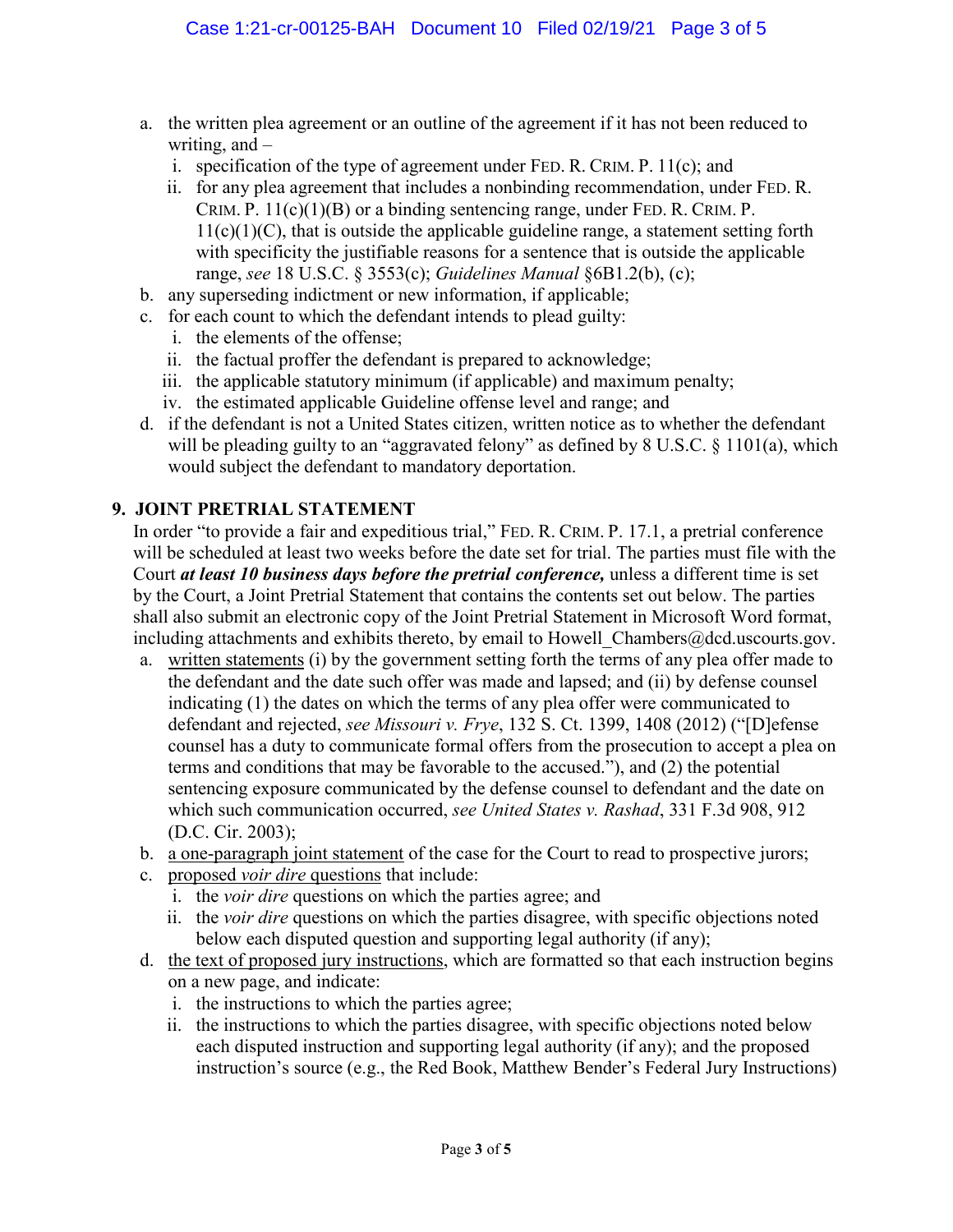or, for modified or new instructions, its supporting legal authority (e.g., *United States v. Taylor*, 997 F.2d 1551, 1555-6 (D.C. Cir. 1993));

- e. a list of expert witnesses, accompanied by a brief description of each witness' area of expertise and expected testimony, followed by specific objections (if any) to each witness;
- f. a list of any motions *in limine* to address issues the parties reasonably anticipate will arise at trial (*see infra* **¶ 9 regarding timing of filing motions** *in limine*);
- g. a list of prior convictions that the government intends to use for impeachment or any other purpose, followed by specific objections (if any) to that use;
- h. a list of exhibits that the government intends to offer during trial, with a brief description of each exhibit;
- i. any stipulations executed or anticipated to be executed; and
- j. a proposed verdict form that includes a date and signature line for the jury foreperson, as well as proposed special interrogatories (if any).

# **10**. **MOTIONS IN LIMINE**

- a. Timing.Motions *in limine* shall be *fully briefed at the time of the pretrial conference*. Accordingly, the moving party's motion *in limine* and supporting memorandum shall be filed and served upon the opposing party no later than the date of filing the Joint Pretrial Statement. The opposition shall be filed and served upon the moving party *within 5 days* of service of the motion *in limine*. Any reply shall be due *within 2 days* of service of the opposition.
- b. Oral Argument. Oral argument on motions *in limine*, if necessary, shall occur at the Pretrial Conference.
- c. Tardy Motions. The Court will entertain late motions for which there is a *compelling* explanation if filed at least *8 days prior* to the date set for jury selection. Oppositions to late motions must be filed at least *5 days prior* to jury selection, and replies must be filed at least *4 days prior* to jury selection.

# **11**. **RECORDINGS**

If there are recordings to be used in this case, counsel for both sides shall resolve any disputes between any alleged inaccuracy of the transcripts and the recordings. If it proves impossible for counsel to resolve the dispute, they shall so advise the Court *at least four days before* trial so that the dispute may be resolved without causing any delay in the trial and concomitant inconvenience to the jury.

## **12**. **TRIAL PROCEDURES**

- a. Pretrial Order. Following the final pretrial conference and before the trial, the Court will issue a final trial order that sets out the schedule and other general courtroom rules.
- b. Jurors. The names and personal information of prospective and sitting jurors in any trial of this matter shall be kept confidential and not disclosed outside of open court, except upon order of the Court. *See*, D.D.C. JURY SELECTION PLAN, § K.1, available at https://www.dcd.uscourts.gov/sites/dcd/files/JurySelectionPlanReviewed2015.pdf. Counsel and parties are cautioned that violation of this directive may result in contempt proceedings.